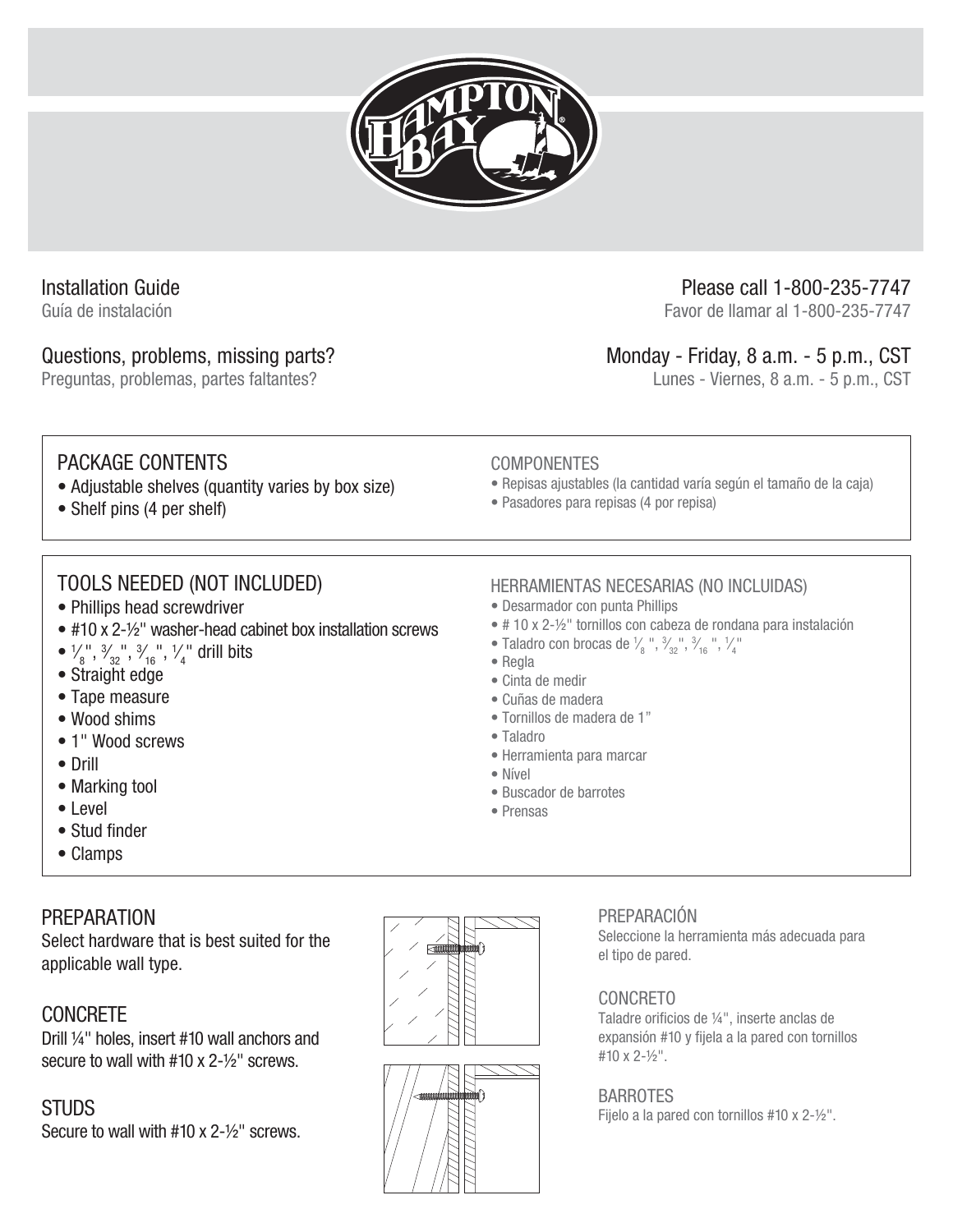# DESIGN TIPS

When installing a wall cabinet next to a tall cabinet, a filler is recommended (not included). This will help prevent the wall cabinet door from rubbing on the side of the tall cabinet.

#### CONSEJOS DE DISEÑO

Al instalar un gabinete de pared al lado de otro alto, se recomienda usar un relleno (no incluido). Esto evitará que la puerta del gabinete de pared roce el lateral del gabinete alto.

# STEP 1

Prepare for cabinet installation. Remove base boards and other objects on the wall area where cabinets are to be installed. Using a straight edge and a level, find the high point in the floor where the boxes are to be installed. From the high point, mark a level horizontal line on each wall where the cabinets will be attached. Mark another horizontal line 34.5" above the horizontal base line. This line will indicate the height of all base cabinets. From those lines, mark another horizontal line 54" up for the bottom of wall cabinets and mark another line that represents the top of the wall cabinets.

#### PASO 1

Preparación para instalación. Retira las tablas de base y otros objetos del área de la pared donde se instalarán los gabinetes. Con escuadra y nivel, busca el punto alto del piso donde se instalarán las cajas. Desde el punto alto, marca una línea horizontal nivelada en cada pared donde se fijarán los gabinetes. Marca otra línea horizontal a 87.6 cm por encima de la línea base horizontal. Esta línea indicará la altura de todos los gabinetes de base. Desde esas líneas, marca otra línea horizontal a 1.4 m por encima de la parte inferior de los gabinetes de pared y marca otra línea más que indique la parte superior de los gabinetes de pared.



### STEP 2

Remove all cabinet doors for ease of installation. Remove all the cabinet doors from the cabinets by loosening screw from hinge plate and pull the hinge out and away from the cabinet box to remove the door. Carefully stack doors out of the way to prevent damage.

Remove shelves and hanging rails from wall cabinets.

#### PASO 2

Retira todas las puertas de los gabinetes para facilitar la instalación. Retira todas las puertas de los gabinetes aflojando el tornillo de la placa de la bisagra y tirando de esta última para separarla de la caja del gabinete y así retirar la puerta. Apila las puertas con cuidado para evitar cualquier daño.

Retira repisas y riel para colgar de los gabinetes de pared.

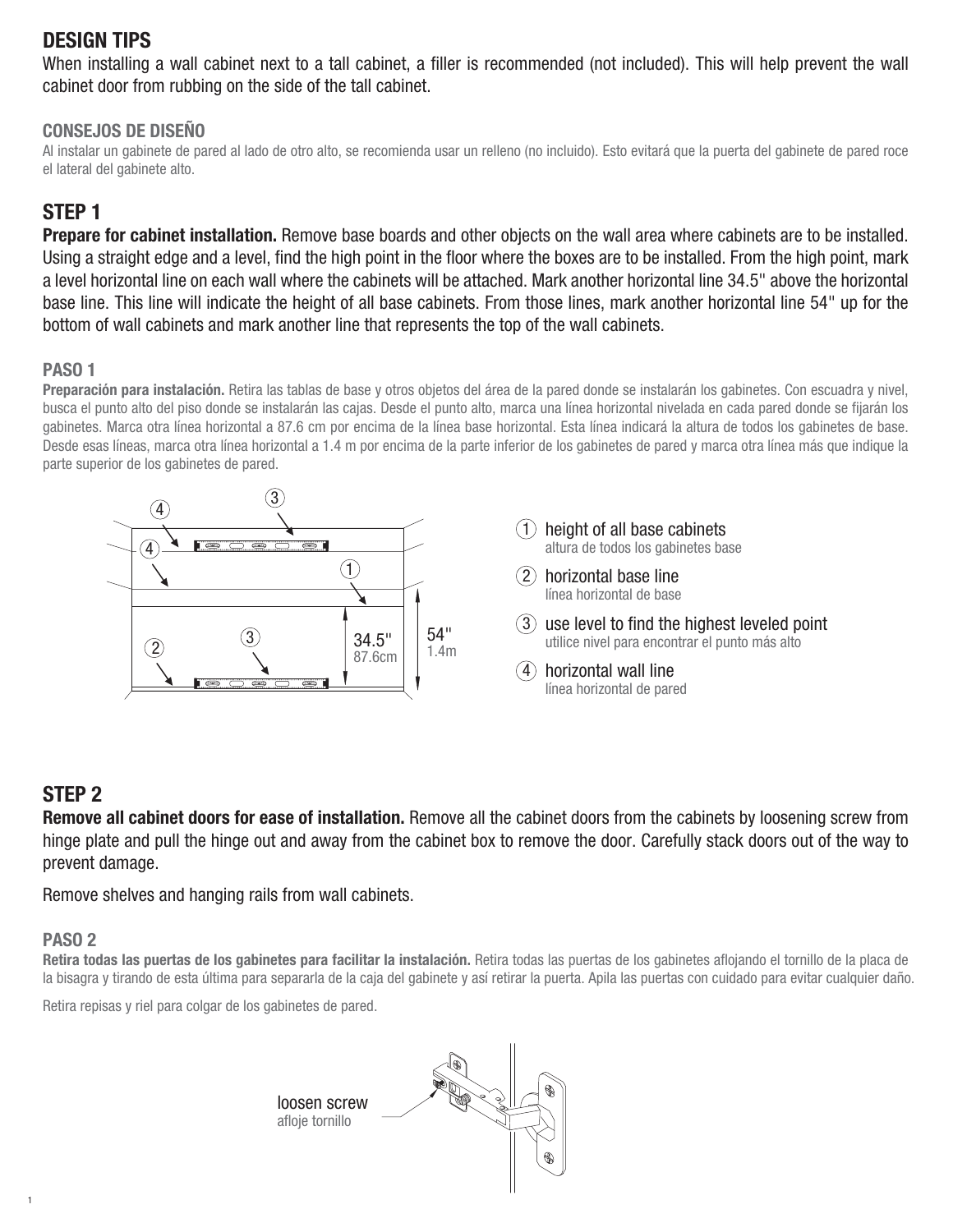### STEP 3

#### Remove all cabinet drawers.

Full extension drawer glide removal: (Diagram A) open the drawer fully. Identify the plastic spring clips located on both sides. At the same time, press the right slide spring clip downward and the left slide spring clip upward. Once both spring clips are held in the indicated position, pull the drawer straight out. Place drawer box out of the way for cabinet installation.

Unfinished drawer glide removal: (Diagram B) open the drawer fully. Lift the front part of the drawer to reach a 30 degree angle position. Pull the drawer straight out.

#### PASO 3

#### Retira todos los cajones de gabinetes.

Extracción de las correderas de extensión completa del cajón: (Diagrama A) abre completamente el cajón. Ubica los sujetadores plásticos con resorte que se encuentran en ambos lados. Al mismo tiempo, presiona el sujetador con resorte de la corredera derecha hacia abajo y el sujetador con resorte de la corredera izquierda hacia arriba. Una vez que ambos sujetadores con resorte estén fijos en la posición indicada, hala el cajón directamente hacia afuera. Coloca el cajón donde no obstruya la instalación del gabinete.

Extracción de correderas de cajón sin acabado: (Diagrama B) abre completamente el cajón. Levanta la parte frontal del cajón hasta un ángulo de 30 grados. Hala el cajón directamente hacia afuera.



### STEP 4

Wall cabinet installation. Always start with corner cabinets: blind wall or diagonal corner

Blind wall cabinet pull dimensions

X: Minimum pull

Y: Maximum pull

Z: Minimum filler size required between cabinets (Filler sold separately)

#### PASO 4

Instalación del gabinete de pared. Comienza siempre con los gabinetes de esquina: pared ciega o esquina diagonal

Dimensiones del tirador de gabinete de pared ciega

X: Tirador mínimo

Y: Tirador máximo

Z: Tamaño mínimo de relleno requerido entre gabinetes (el relleno se vende por separado)

| <b>BOX WIDTH</b><br>ANCHURA DE CAJA | <b>MIN. PULL</b><br>TIRADOR MÍNIMO | MIN. PULL W/<br><b>HARDWARE</b><br>TIRADOR MÍNIMO CON<br><b>HERRAJE</b> | <b>MAX. PULL</b><br>TIRADOR MÁXIMO | <b>MIN. FILLER</b><br><b>REQUIRED</b><br>TAMAÑO MÍNIMO<br>DE RELLENO | <b>MIN. FILLER REQUIRED</b><br>W/ HARDWARE<br>TAMAÑO MÍNIMO<br>DE RELLENO CON HERRAJE |
|-------------------------------------|------------------------------------|-------------------------------------------------------------------------|------------------------------------|----------------------------------------------------------------------|---------------------------------------------------------------------------------------|
| 27"<br>68.5cm                       | 7/II<br>2.2cm                      | $25/$ "<br>5.816                                                        | 11¾."<br>$29.8c$ m                 | 4 II<br>2.5cm                                                        | $2\frac{1}{6.3}$                                                                      |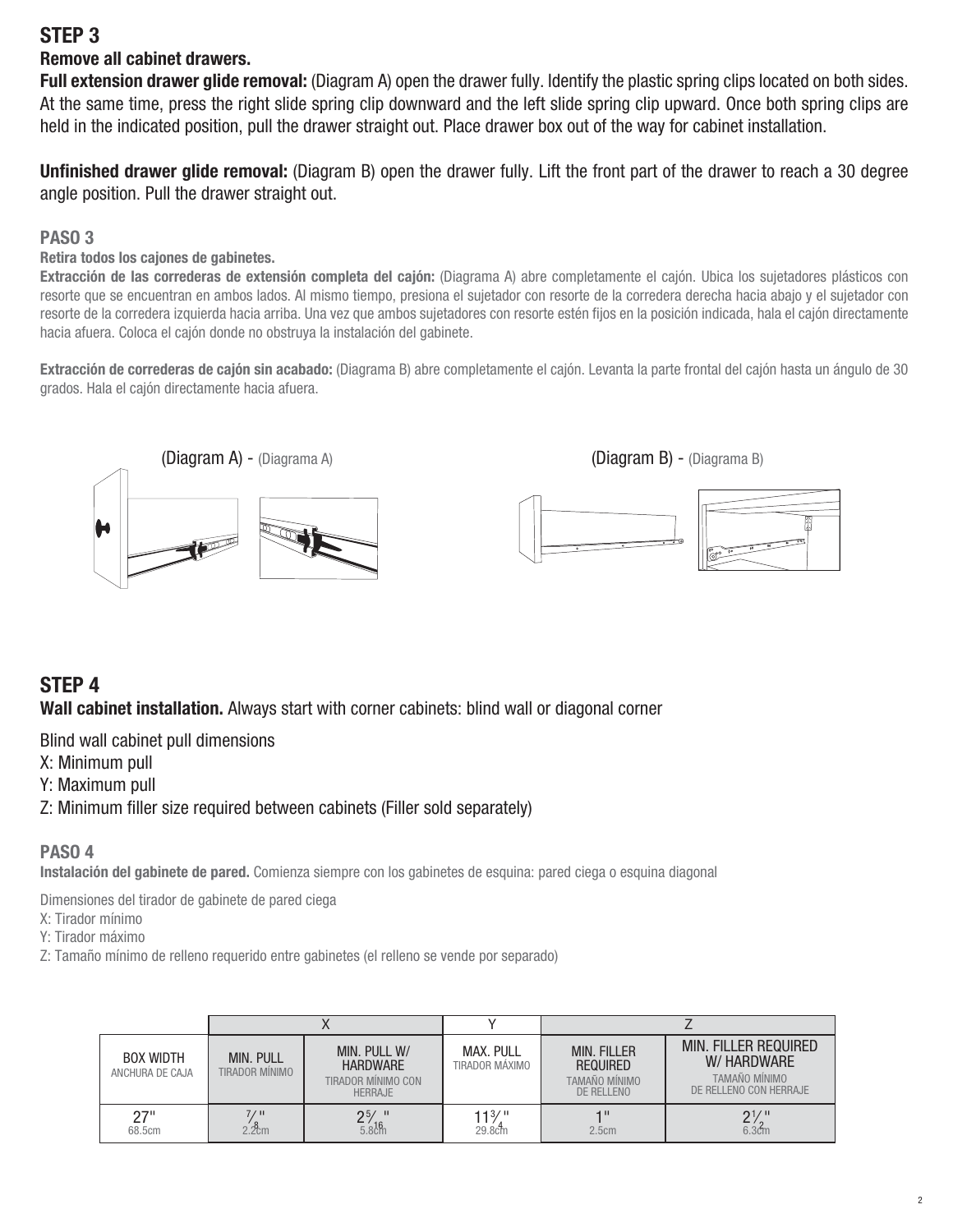

Once the corner cabinet is in desired location referencing pull dimensions listed above or directly in the corner for a diagonal cabinet. Secure the unit to the wall through the cabinet backing by using 10 X 2-½" washer head cabinet box installation screws (not included) until they are nearly tight. Note: to ensure a correct alignment between cabinets, do not tighten any hardware until all other cabinets have been installed. Install the adjustable shelves at the desired height using the provided shelf pins.

Una vez que el gabinete de esquina estén en la ubicación deseada, según las dimensiones de tirador indicadas antes o por colocación directa en la esquina de un gabinete diagonal. Asegure el gabinete a la pared a través de su respaldo usando los tornillos de 10 X 2-½" (no incluidos) de cabeza de arandela que se usan para instalar cajas de gabinete, hasta que queden casi ajustados. Nota: para garantizar una alineación correcta entre los gabinetes, no ajustes ningún herraje hasta que todos aquellos hayan sido instalados. Instala las repisas ajustables a la altura deseada usando los pasadores de repisa incluidos.

### STEP 5

Installing adjacent wall cabinets. Continue with the wall box installation by placing the next cabinet on the wall hanging rail. Be careful to line up the bottom horizontal edges. Fasten the two cabinets together using clamps and clamp the cabinet sides firmly. Be sure the adjoining cabinets are flush and level with each other. Use 1" wood screws (not included) to attach the cabinets together. Fasten the adjoining cabinets to the wall as previously mentioned in step 5. Continue installing the remainder wall cabinets in the same manner.

#### PASO 5

Cómo instalar los gabinetes de pared adyacentes. Continua con la instalación de caja de pared colocando el siguiente gabinete en el riel para colgar. Ten cuidado de alinear los bordes horizontales inferiores. Sujeta los dos gabinetes juntos con prensas y firmemente por ambos lados. Asegúrate de que los gabinetes contiguos queden al ras y nivelados entre sí. Usa tornillos de madera de 1 plg (no incluidos) para unir los gabinetes. Sujeta los gabinetes contiguos a la pared como se indicó antes en el paso 5. Continúa instalando de la misma manera los gabinetes de pared restantes .

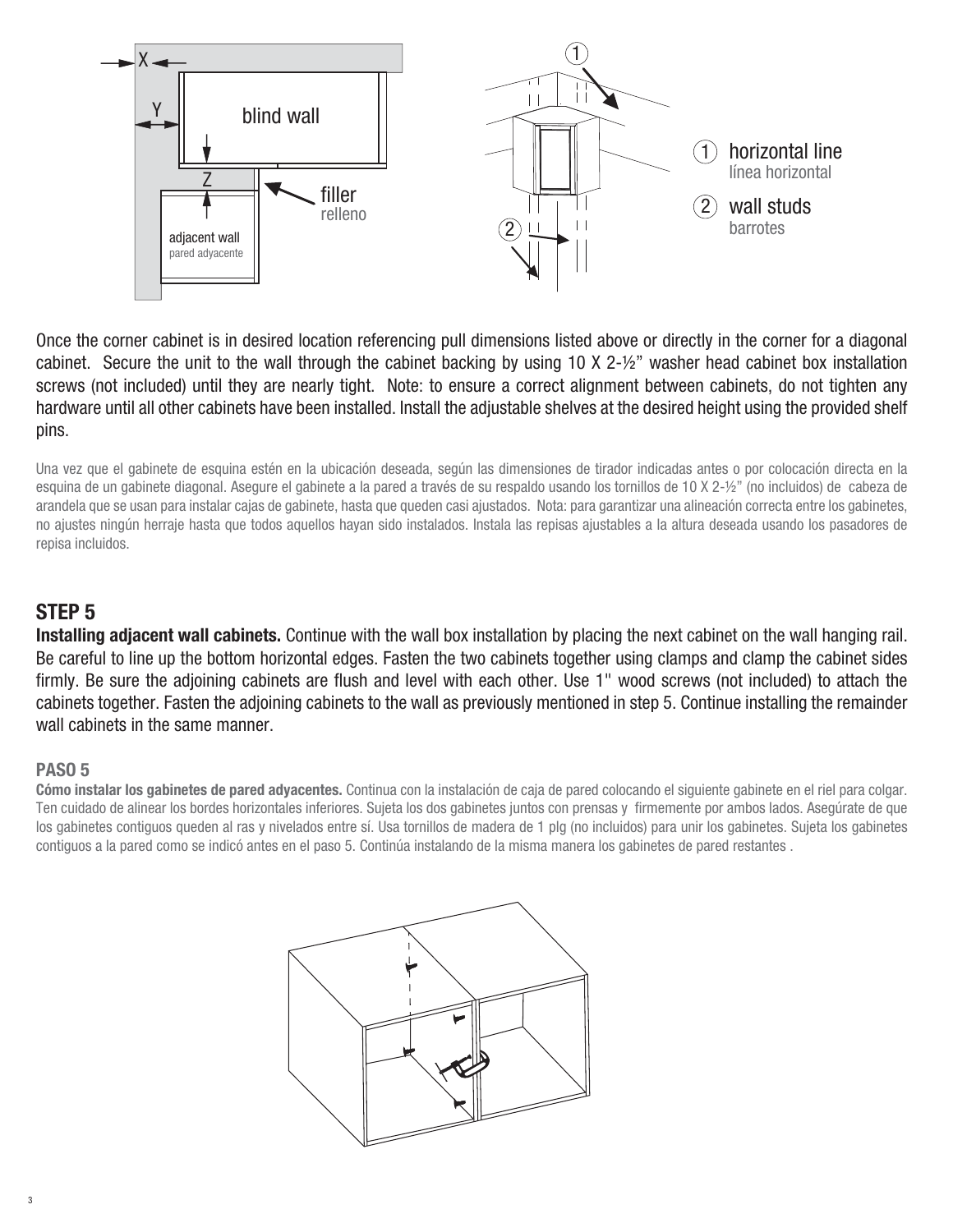# STEP 6

**Base cabinet installation.** Always start with corner cabinets: blind base or corner base with lazy susan

Blind base cabinet pull dimensions

X: Minimum pull

Y: Maximum pull

Z: Minimum filler size required between cabinets (Filler sold separately)

#### PASO 6

Instalación de gabinetes de base. Comienza siempre con los gabinetes de esquina: base ciega o base esquinera con bandeja giratoria

Dimensiones de tirador de gabinete de base ciega

X: Tirador mínimo

Y: Tirador máximo

Z: Tamaño mínimo de relleno requerido entre gabinetes (el relleno se vende por separado)

| <b>BOX WIDTH</b><br>ANCHURA DE CAJA | <b>MIN. PULL</b><br>TIRADOR MÍNIMO    | MIN. PULL W/<br><b>HARDWARE</b><br>TIRADOR MÍNIMO CON<br><b>HERRAJE</b> | MAX. PULL<br>TIRADOR MÁXIMO | <b>MIN. FILLER</b><br><b>REQUIRED</b><br>TAMAÑO MÍNIMO<br>DE RELLENO | MIN. FILLER REQUIRED<br>W/ HARDWARE<br>TAMAÑO MÍNIMO<br>DE RELLENO CON HERRAJE |
|-------------------------------------|---------------------------------------|-------------------------------------------------------------------------|-----------------------------|----------------------------------------------------------------------|--------------------------------------------------------------------------------|
| 36"<br>91.4cm                       | $2^{27}$ / $\mu$<br>9.7 <sup>32</sup> | $5^{11}/$<br>/ IF<br>13.52m                                             | 9"<br>22.8cm                | 4 II<br>2.5cm                                                        | $2\frac{1}{6.3}$                                                               |



# CORNER BASE WITH LAZY SUSAN

Locate and mark all stud locations. Install 2" x 4" framing material (not included) as cleats to support the countertop. Install cleats at base cabinet height (see step 1) and use level to ensure cleats are level. Drill  $\mathcal{V}_{16}$ " pilot holes through the cleat. Mount **∕** the cleat to the wall with #10 x 2-½" washer head cabinet box installation screws (not included) into the holes until they are tight. Place the corner base with lazy susan to be flush on the face with adjoining base cabinets. The diagram shown below is noting a 36" corner clearance for installation of the corner base with lazy susan cabinet. There will be excess space behind both sides of the cabinet where the cleats are located.

#### BASE ESQUINERA CON BANDEJA GIRATORIA

Localiza y marca todas las ubicaciones de los barrotes. Instala el material de 5.1 cm x 10.2 cm para enmarcar (no incluido) largueros para sostener el mostrador. Instala los largueros a la altura del gabinete base (ver paso 1) y usa un nivel para garantizar que queden nivelados. Taladra orificios piloto de 3 ⁄  $\frac{3}{2}$ , plg a través del larguero. Instala el larguero en la pared, con los tornillos (no incluidos) de 10 x 2-½ plg y cabeza de arandela que se usan para instalar cajas de gabinete, en los orificios correspondientes y hasta que queden bien ajustados. Coloca la base esquinera con bandeja giratoria de manera que su frente quede al ras con los gabinetes de base adyacentes. El diagrama más abajo muestra un espacio de 91.4 cm en la esquina para instalar el gabinete de base esquinero con bandeja giratoria. Sobrará espacio detrás de ambos lados del gabinete donde se ubican los largueros.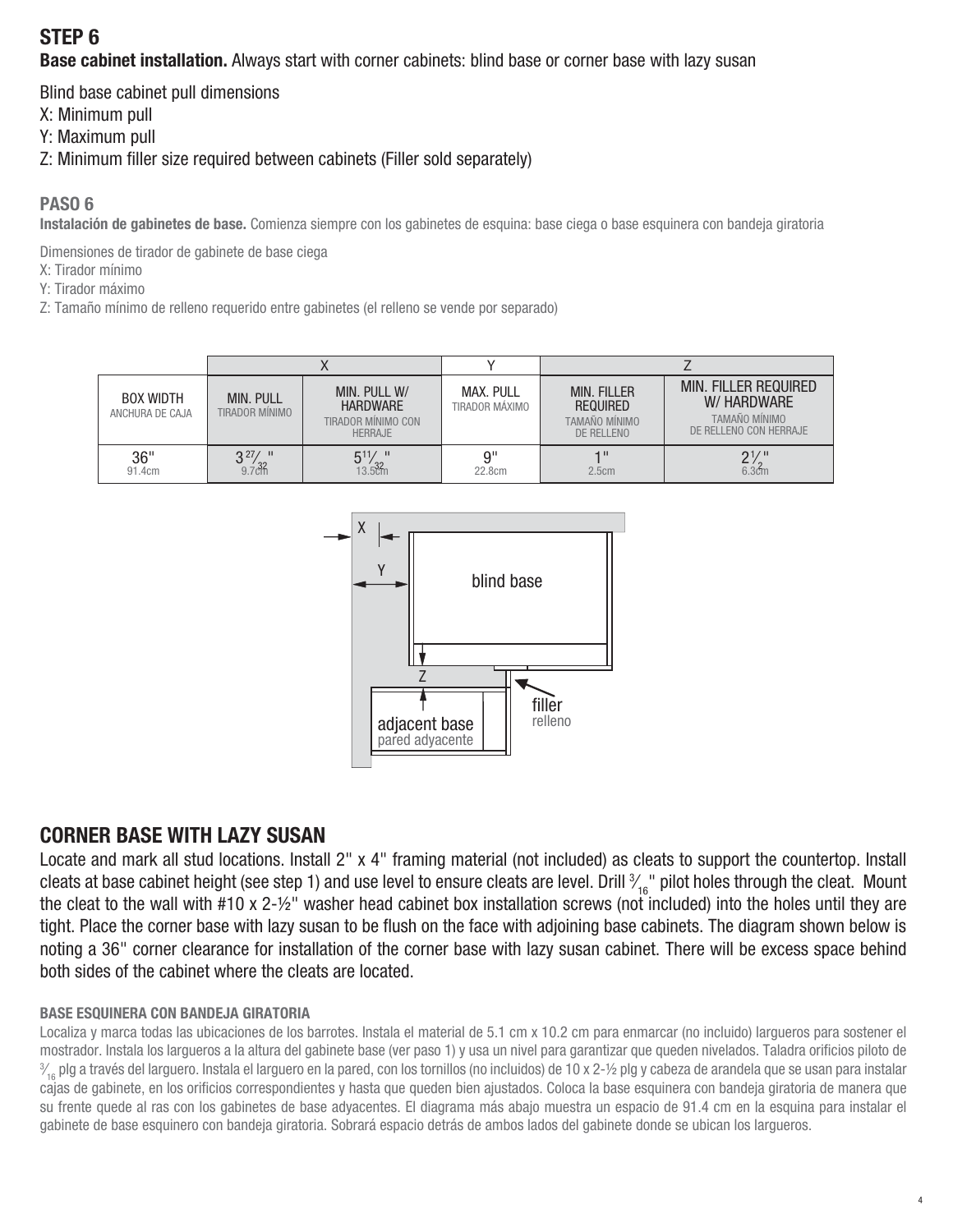

## STEP 7

Installing adjacent base cabinets. Once the applicable corner cabinet is in place, install adjoining cabinet by pre-drilling through the cabinet's top back rail into the wall studs with the  $\frac{3}{32}$ " drill bit approximately 2" deep. Secure the cabinet to the ⁄ wall through the cabinet's top back rail using 10 x 2-½" washer head cabinet box installation screws (not included) into the holes until they are nearly tight. Note: to ensure a correct alignment between cabinets, do not tighten any hardware until all other cabinets have been installed. Install the adjustable shelves in desired location using the provided shelf pins. If applicable, continue with the lazy susan base cabinet installation by fastening the two cabinets together using clamps and clamp the cabinet sides firmly. Be sure the cabinets are flush and level with each other. Use 1" wood screws (not included) to attach the cabinets together. Continue installing the remainder base cabinets in the same manner. Note: floor may not be level and wood shims may be needed to fill the voided space between the cabinet and the floor (not included).

#### PASO 7

Cómo instalar gabinetes de base contiguos. Una vez que el gabinete esquinero correspondiente esté en su lugar, instala el gabinete contiguo pre-taladrando, a través del riel posterior superior del gabinete, hacia dentro de los barrotes de pared con una broca de  $\frac{3}{32}$  plg hasta unos 5.1 cm de ⁄ profundidad. Asegura el gabinete a la pared a través del riel posterior superior del gabinete con los tornillos (no incluidos) de 10 x 2-½ plg y cabeza de ⁄ arandela que se usan para instalar cajas de gabinete, en los orificios correspondientes y hasta que queden bien ajustados. Nota: para garantizar una alineación correcta entre los gabinetes, no ajustes ningún herraje hasta que todos aquellos hayan sido instalados. Instala las repisas ajustables en el lugar deseado usando los pasadores de repisa incluidos. Si corresponde, continúa la instalación del gabinete de base con bandeja giratoria sujetando los dos gabinetes juntos con prensas firmemente por ambos lados Asegúrate de que los gabinetes queden al ras y nivelados entre sí. Usa tornillos de madera de 1 plg (no incluidos) para unir los gabinetes. Continúa instalando de la misma manera los gabinetes base restantes. Nota: puede que el piso no esté nivelado y se necesiten cuñas de madera (no incluidas) para rellenar los espacios vacíos entre el gabinete y el piso.

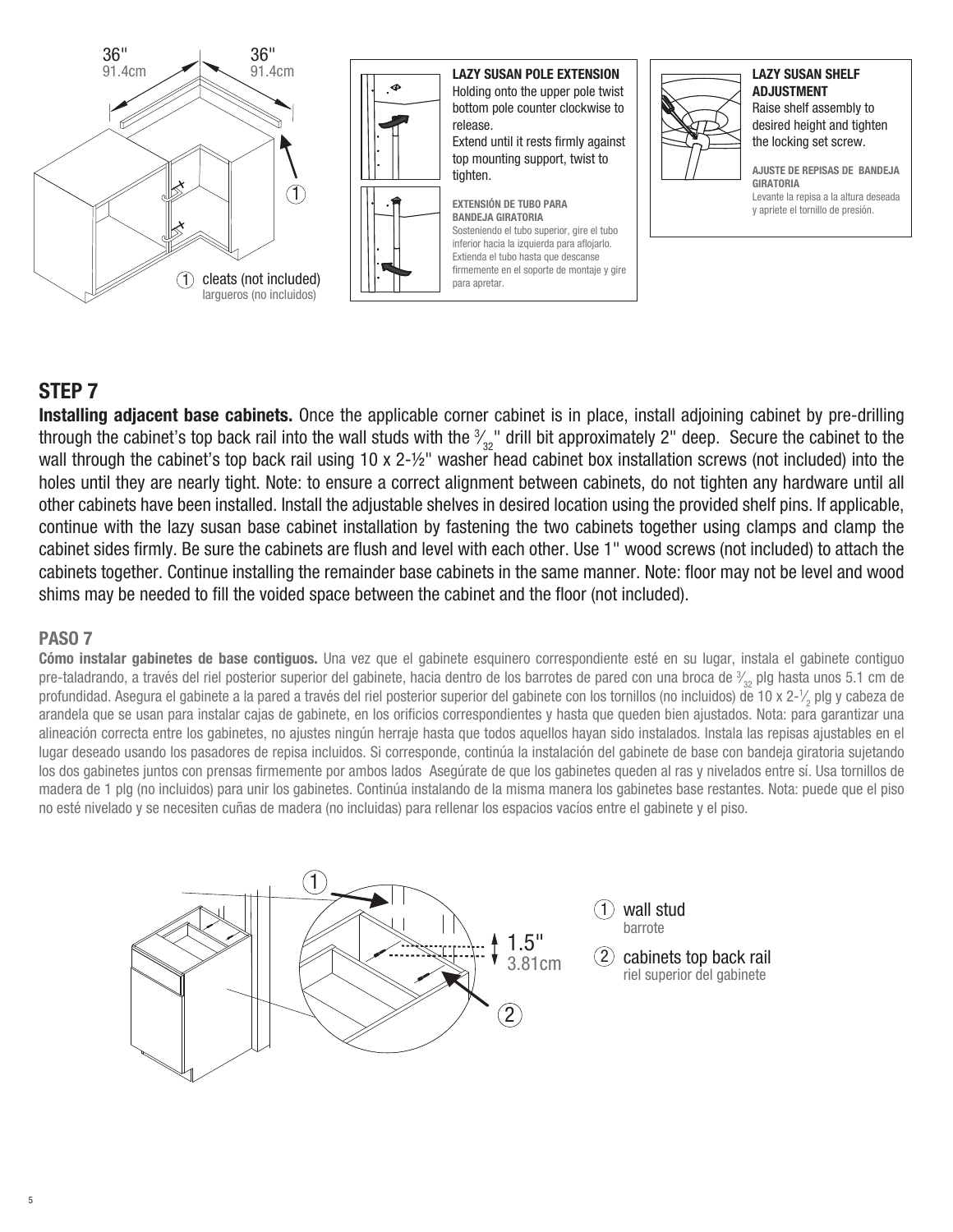## COUNTERTOP - PROPERLY BUILD UP YOUR COUNTERTOP TO ALLOW CLEARANCE TO OPEN DOORS AND DRAWERS.

MOSTRADOR - INSTALE BIEN EL MOSTRADOR DEJANDO EL ESPACIO NECESARIO PARA QUE LAS PUERTAS Y LOS CAJONES ABRAN FACILMENTE.

### STEP 8

#### Drawer front installation & adjustment.

Full extension drawer glide installation: Completely close both slides attached to the cabinet. Move the component of the slides with the ball bearings to the front of the slides, maintaining the slides completely closed. Carefully line up the slides of the drawer box with the slides in the cabinets and close the drawer completely. Open the drawer completely to ensure it is properly installed.

Unfinished drawer glide installation: In a 30 degree angle position, place the drawer in the base cabinet while making sure the drawer slide wheels are above the cabinet slide wheels. Close the drawer completely and to ensure it has been properly installed, open it as far as possible.

Adjustment: Hold drawer front in place and slightly loosen both adjustment screws located inside the drawer box. Move the drawer to desired position for alignment (front, left, right, up, or down). While holding the drawer front in place, tighten the alignment screws securely.

#### PASO 8

#### Instalación y ajuste de frente de cajón.

Instalación de correderas de cajón con extensión completa: Cierra completamente ambas correderas fijadas al gabinete. Mueve la pieza de las correderas con los cojinetes de bola hacia la parte frontal de ellas, manteniéndolas completamente cerradas. Alinea con cuidado las correderas de cajón con aquellas en los gabinetes y cierra el cajón por completo. Abre completamente el cajón para asegurar que está bien instalado.

Instalación de correderas de cajón sin acabado: En ángulo de 30 grados, coloca el cajón en el gabinete de base mientras aseguras que las ruedas de las correderas del cajón queden por encima de las ruedas de las correderas del gabinete. Cierra el cajón completamente y, para garantizar que está bien instalado, ábrelo tanto como sea posible.

Ajuste: Sostén la parte frontal del cajón en su lugar y afloja ligeramente los dos tornillos de ajuste ubicados dentro del cajón. Mueve el cajón a la posición deseada para alinearlo (hacia adelante, a la izquierda, a la derecha, hacia arriba o hacia abajo). Mientras sostienes la parte frontal del cajón en su lugar, aprieta bien los tornillos de alineación.





1 alignment screws tornillos para alineamiento

2 drawer front frente del cajón

### STEP 9

Door installation. Install doors after all drawer fronts are attached. Place the door on the hinge mounting plate located on the end panel by aligning the teeth on the bottom hinge with the back of the bottom

Adjustment: All doors feature 6-way adjustable hinges. "Up or down", "side to side" and "in and out" adjustments are shown in the image below.